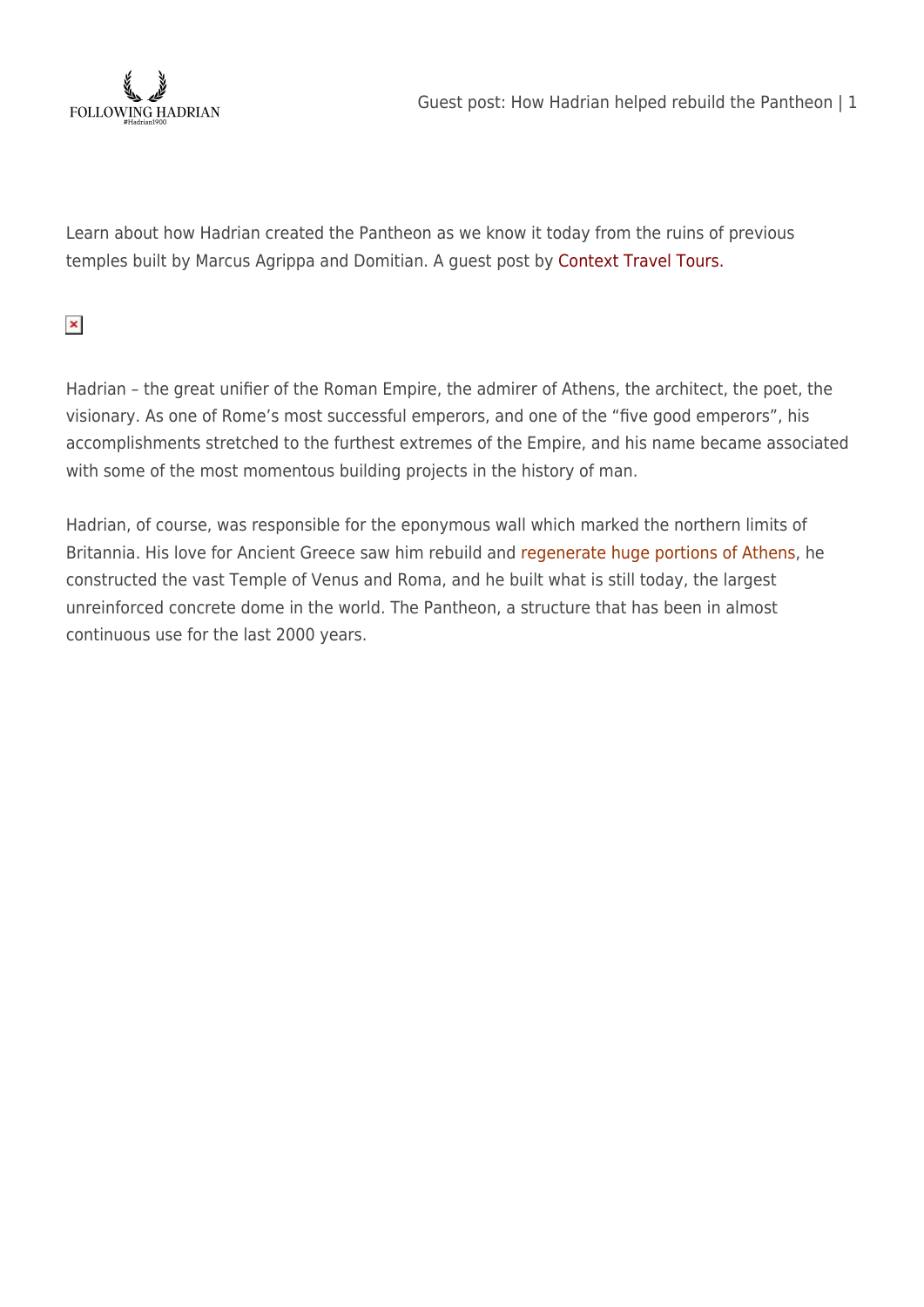



View of the Pantheon facade, piazza and fountain.

## **The Site of the Pantheon**

While Hadrian is credited with the iconic structure that stands today, he did not claim it as one of his works, choosing not to add his name to the building and to keep the inscription of Marcus Agrippa who first developed the site. The temple built by Agrippa was part of a larger complex, and it was thought to have been confined to his private residence. The original building burned down in a fire in around AD 80 but was restored by emperor Domitian. Sadly, this incarnation of the Pantheon was also destroyed by fire around AD 110.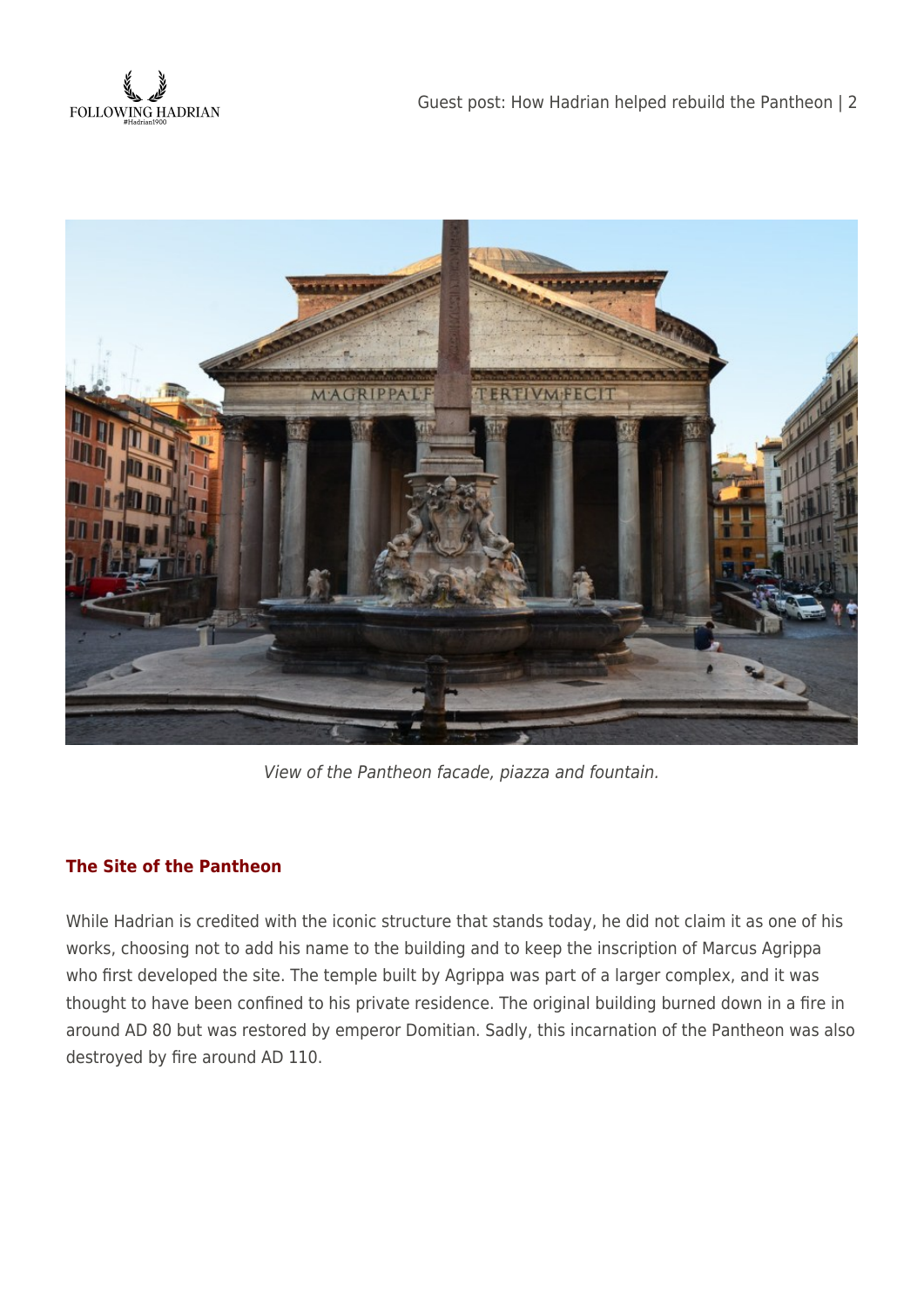



Inscription fronting the portico of the Pantheon: M·AGRIPPA·L·F·COS·TERTIVM·FECIT.

## **Hadrian's Unique Vision**

After the second fire, Hadrian set about restoring the Pantheon according to his own unique vision. That vision was underpinned by hundreds of years of Roman technology, and the great leaps forward made by architects of the time ensured that the Pantheon would look like no other building that preceded it. The development of new materials allowed the 43.3-meter dome to sit atop a brick and concrete structure with an almost impossible weightlessness, and when combined with the original marble columns sourced from Upper Egypt by Marcus Agrippa, the Pantheon as we know it today began to take shape.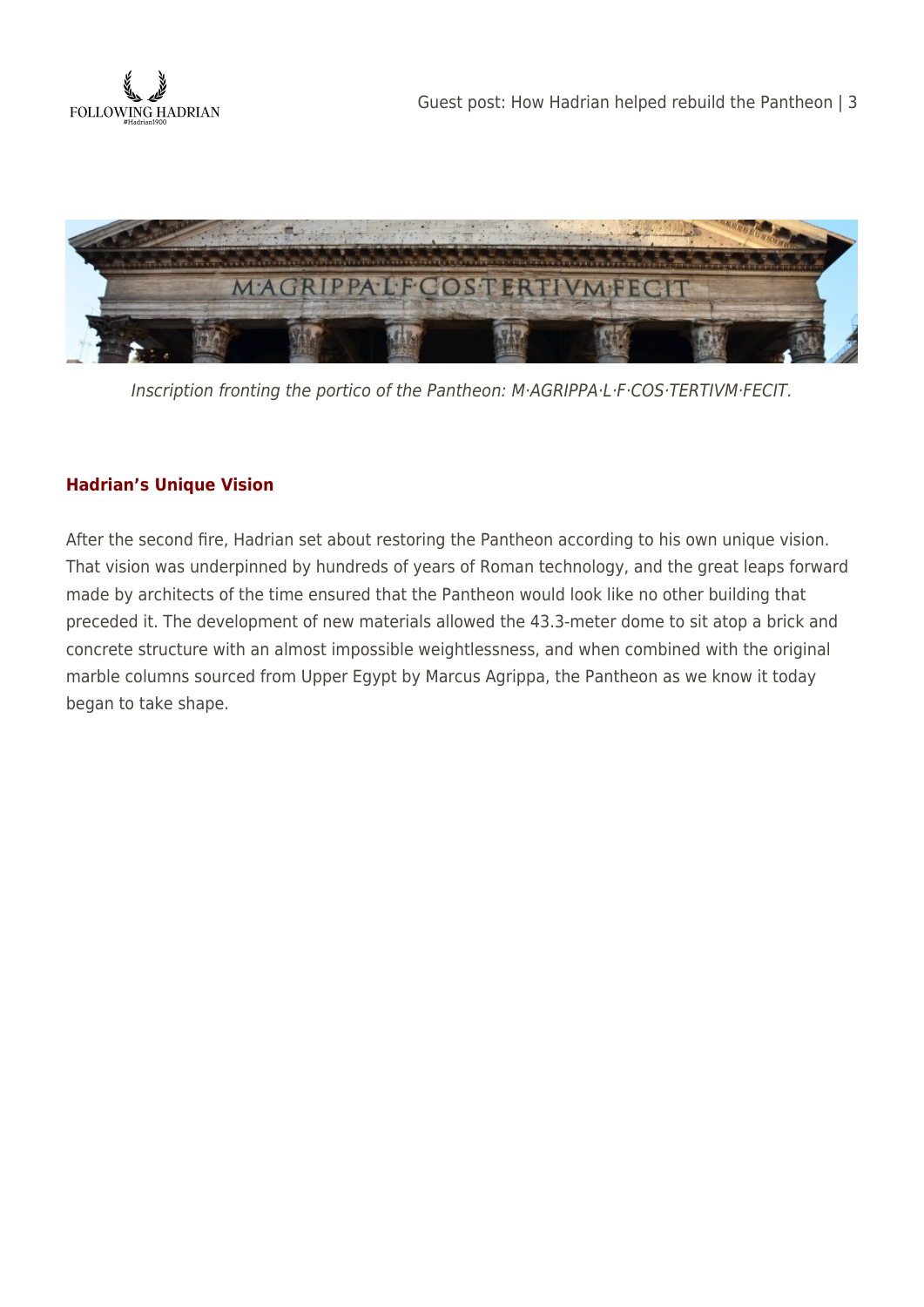



The Pantheon's porch was built in the traditional, Greek style of architecture, with columns holding up an entablature. Sixteen, monolithic columns form the monument's portico. The shafts are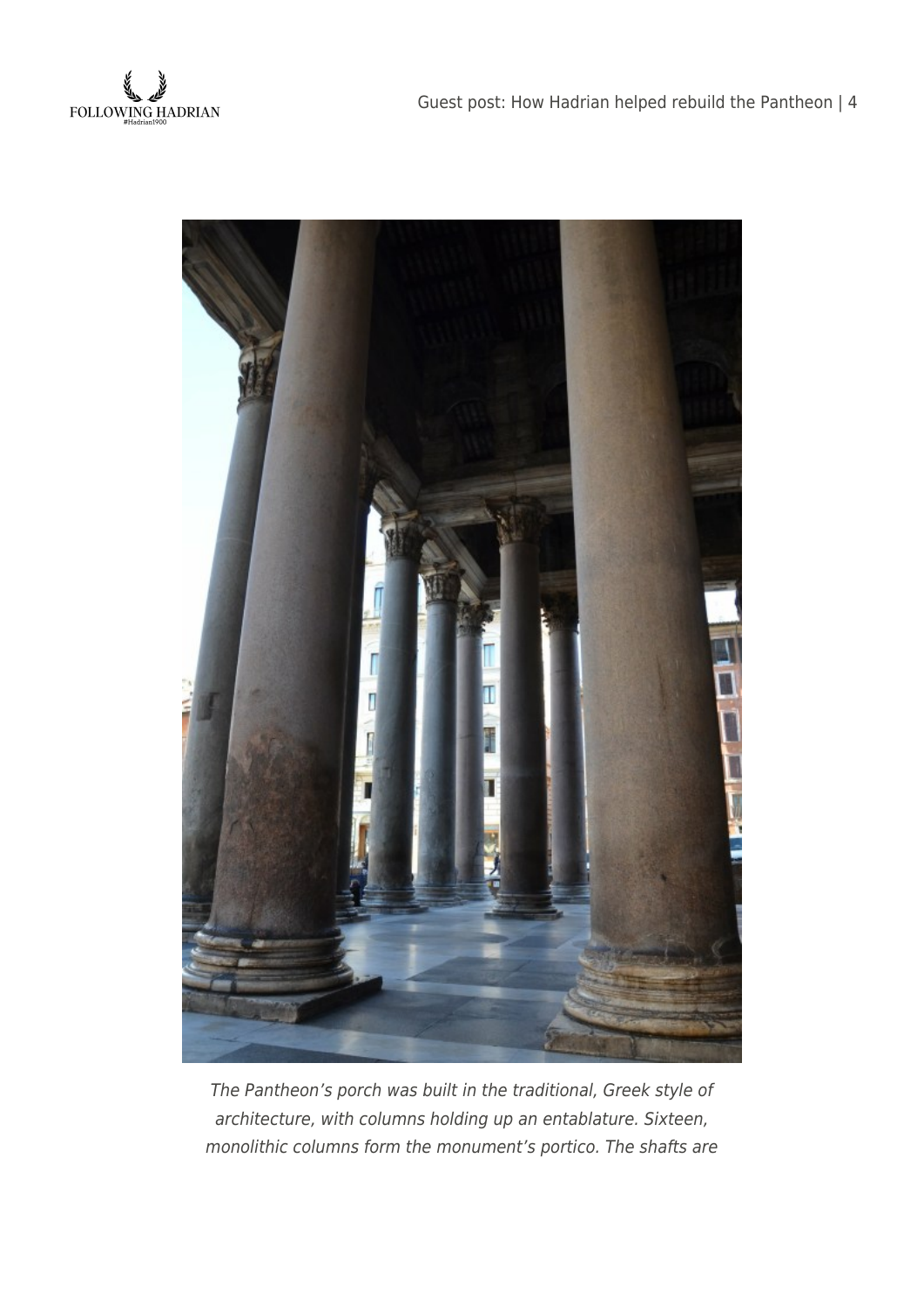

made of Egyptian granite, while the capitals and bases were carved from white Greek marble.

The two main structures of the Pantheon may well have been constructed some 100 years apart, however, Hadrian's idea was to combine what was left of the original rectangular building with a new and much more spectacular domed rotunda. By combining the old with the new, Hadrian created an architectural archetype that retained its classical dimensions for something that would truly stand the test of time. At the very top of the dome, a large hole (the oculus) was left open to provide light, and during certain times of the year, Hadrian himself would have been bathed in glowing light when sunlight struck the metal grille above the doorway at the entrance as he held court.



Dome and oculus.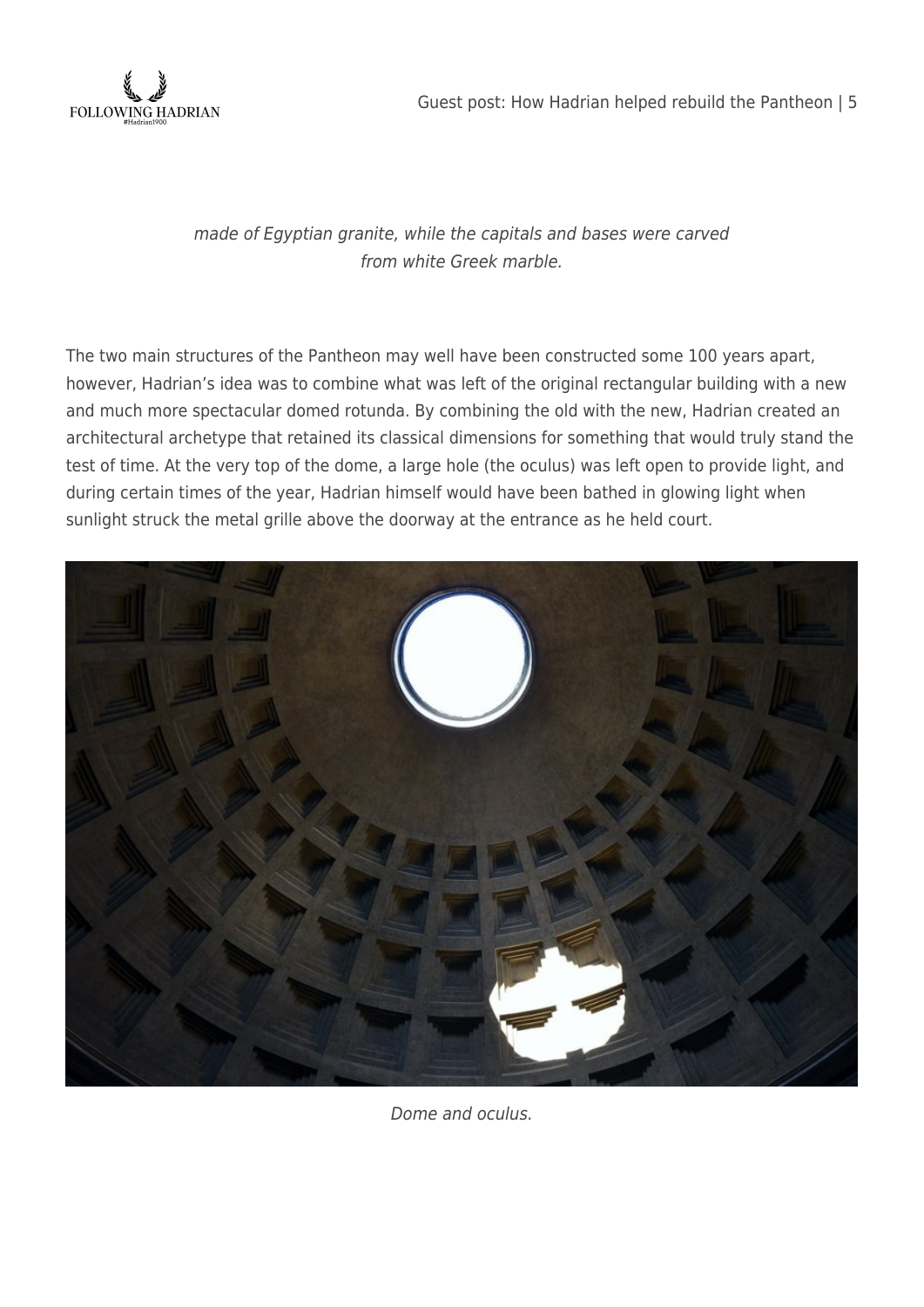

However, this was not the only heavenly touch added by the great emperor, and it is thought that this building was the first in human history where the interior was deliberately designed to outshine the exterior. Featuring seven alcoves set into the six-meter thick walls, the internal decoration is crafted from various colors of marble, with friezes representing the world of the Gods, all lighted further with five rings of 28 coffers that would most likely have been covered in bronze.



Interior view of the Pantheon.

Perhaps most fittingly, the influence that Pantheon has had on the architecture of the past 2000 years cannot be understated. The Hagia Sophia and the Suleymaniye Mosque, both of which are in Istanbul, have directly referenced Hadrian's vision, while the dome of the Basilica of St Peter in Rome, which was partly designed by Michelangelo, is also heavily influenced by the Pantheon's dome.